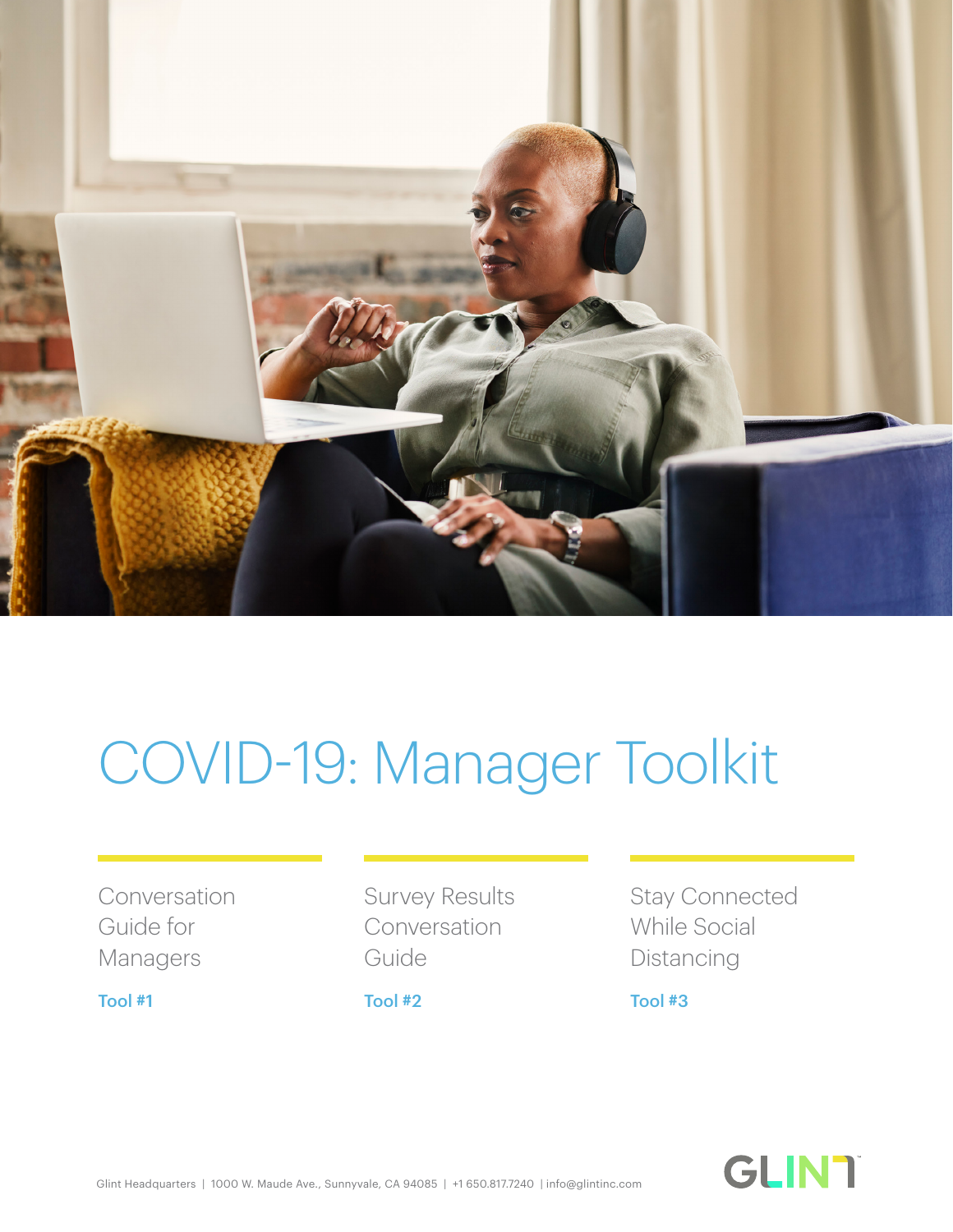# <span id="page-1-0"></span>**1000 COVID-19: Manager Toolkit**<br> **11** CONVETSATION Guide for Managers<br>
We are facing unprecedented times in our personal and professional lives. Your role as a manager has Tool #1: Conversation Guide for Managers

We are facing unprecedented times in our personal and professional lives. Your role as a manager has never been more important in helping your employees feel connected, supported, and focused. The below guide is designed to help you have conversations with your team members on a very human level. In addition to the conversation prompts below, LinkedIn Learning has [free online courses](https://www.linkedin.com/learning/paths/remote-working-setting-yourself-and-your-teams-up-for-success?u=104) dedicated to employees and managers on how to prioritize your workload and manage your teams remotely.

## Pre-Conversation

Before you connect with one of your team members, check in with yourself. Are you okay? Are you in the right physical and mental condition to have a conversation right now? Are you able to be present? If not, it might be best to reschedule. We are all facing this together and your team will understand if you need to shift the time. If you are ready to have the conversation, make sure you are clear on the most pressing priorities for your team. Aside from support, the most critical need for most employees is understanding where they should prioritize the time that they are able to commit to work.

## Tips for a Successful Conversation

- Listen more than you speak to create space for your employees to share their individual experience
- Show empathy and share your own challenges and experience, when appropriate. Now might not be the best time to talk about work, so don't force it. If they are having a difficult time, consider offering taking some time off or reducing the workload. If their challenges are beyond your ability to help as their manager, connect them to HR and/or employee assistance resources.
- If meeting virtually, try to be on camera and avoid distractions
- Stay on top of communication from leadership to stay aligned with messaging and share relevant resources
- It is OK to say "I don't know"!
- Make sure you and your employee leave the conversation with a clear idea of where they should prioritize their time, any adjustments to expectations, and a plan to check in on progress

## Questions to Ask in Your Next 1:1 Conversation

- 1. How are you doing? How are your family members and loved ones?
- 2. How have you been adjusting to the changes in how we work due to Covid-19? What are your biggest challenges/concerns? What's working?
- 3. What are the most impactful things for you to spend your time on right now? Are any of those priorities at risk? What can be pushed back, transferred to another teammate, or removed?
- 4. What support or resources do you need to help you be successful during this time? How else can I support you?

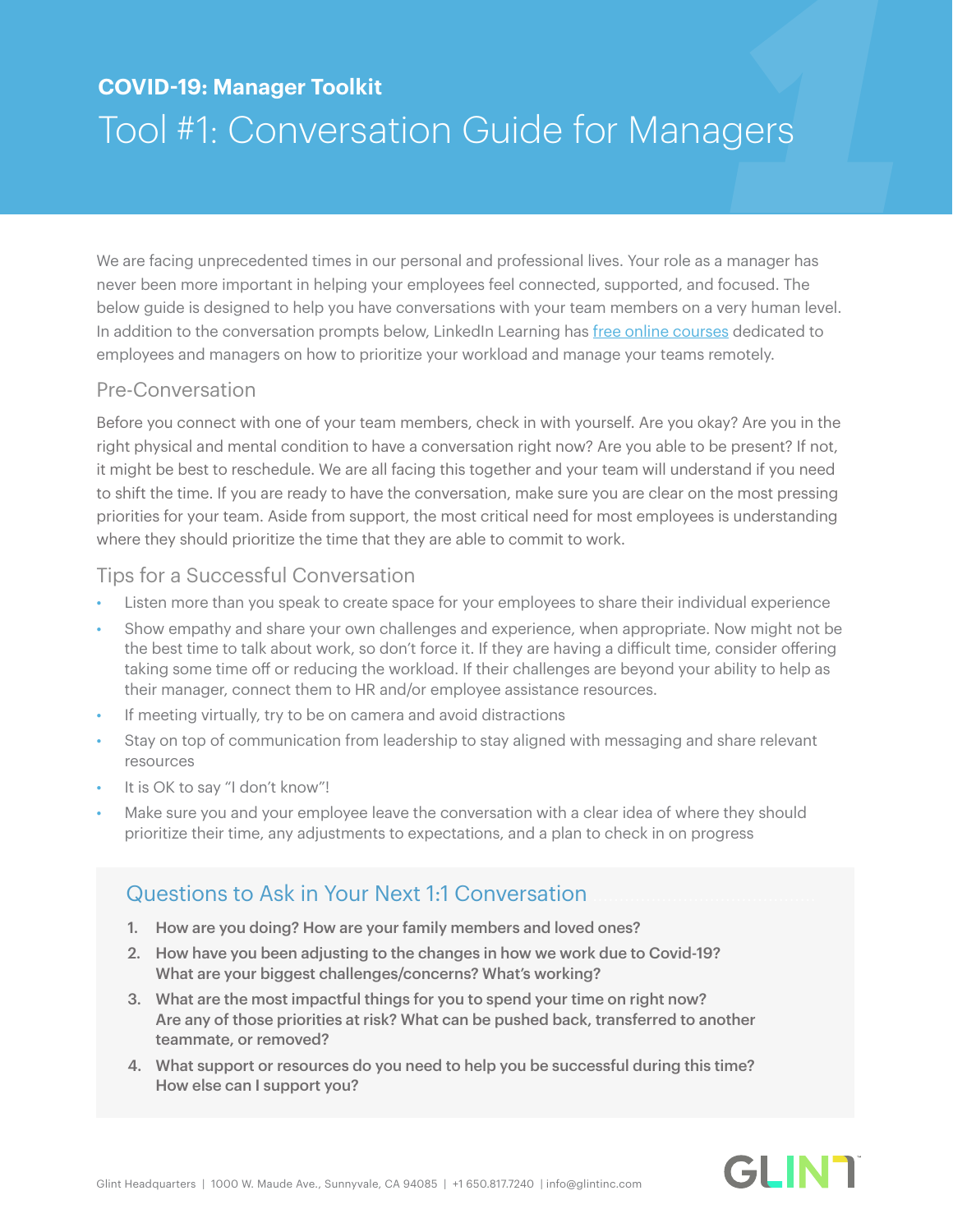# <span id="page-2-0"></span>*2* **COVID-19: Manager Toolkit** Tool #2: Survey Results Conversation Guide

This is probably the first time you are receiving employee feedback from a pulse surrounding a pandemic. You might be concerned about what to do with this data. Your company is taking action on this feedback at the organizational level, and although we know you can't resolve everything that will come up, we think there are aspects of the data that will help you be a better leader for your team. Below are some questions to help you think about the pulse result data and how to discuss with your team members.

4 Questions to Consider as You Review Data

- 1. What are the most common needs for my team? *Note that if COVID-19 related feedback comes up as part of a larger Engagement pulse — vs. a standalone crisis pulse — you may also see broader results. Look at all of the feedback together*  and think about both the opportunities in the dashboard, but also, what will feel most relevant *to your team right now.*
- 2. What are areas that are within my or the team's control? What is out of our control, but I should acknowledge?
- 3. Does my organization have an employee resource center for COVID-19? If so, is there anything there I can review to help me with the upcoming conversation with my team?
- 4. What resources or additional information or resources do I need from my organization to better support my team?

## Discussion Prompts for Your Team

As with any pulse, we suggest you follow [an ACT Conversation](https://www.glintinc.com/wp-content/uploads/2019/10/TurnFeedbackIntoAction_Glint.pdf) when discussing results with your team.

- **1. Opening:** Thank you all for taking the time to respond to the survey. I know these are unusual because of the rapidly changing times. It's more important than ever that we regularly discuss how you are doing.
- **2. Acknowledge:** Here are a few things I learned when I viewed your feedback. Is that accurate? Is there anything else you would add or change?
- **3. Collaborate:** Based upon this discussion, what one thing should we focus on over the next few weeks? What should we NOT focus on over the next few weeks?
- **4. Take One Step Forward:** What's one thing we can each do to support our top focus area?

Throughout the coming weeks, even if it's small, share what's been done or has changed as a result of your team's feedback during this time. This could be as simple as instituting a daily coffee standup to help the team feel more connected. When action has been taken and tied back to the team's feedback, they will feel their voice has been heard and be more willing to give open and honest feedback in the future.